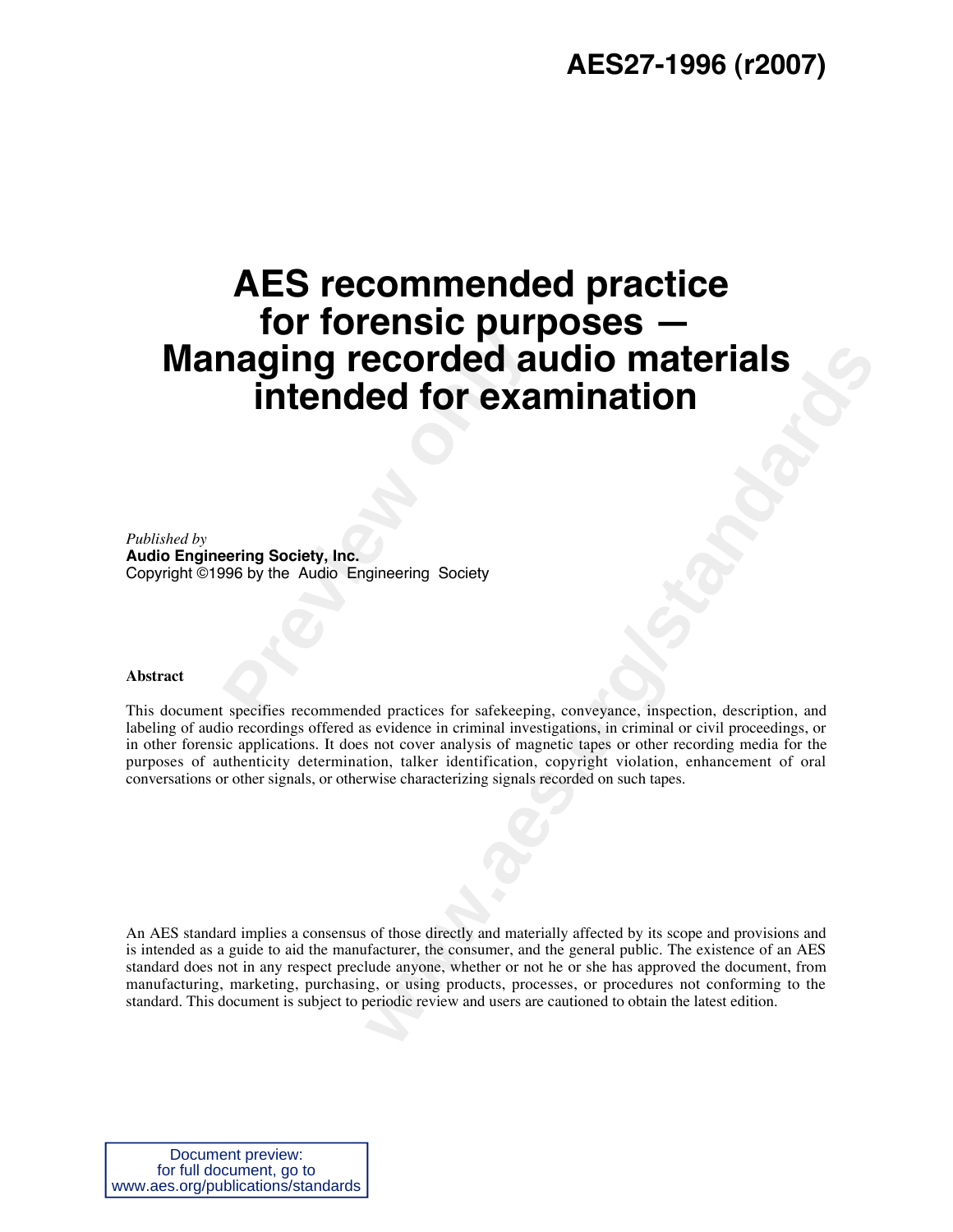#### $-2-$

## **Contents**

| <b>MARK</b> |
|-------------|
|             |
|             |
|             |
|             |
|             |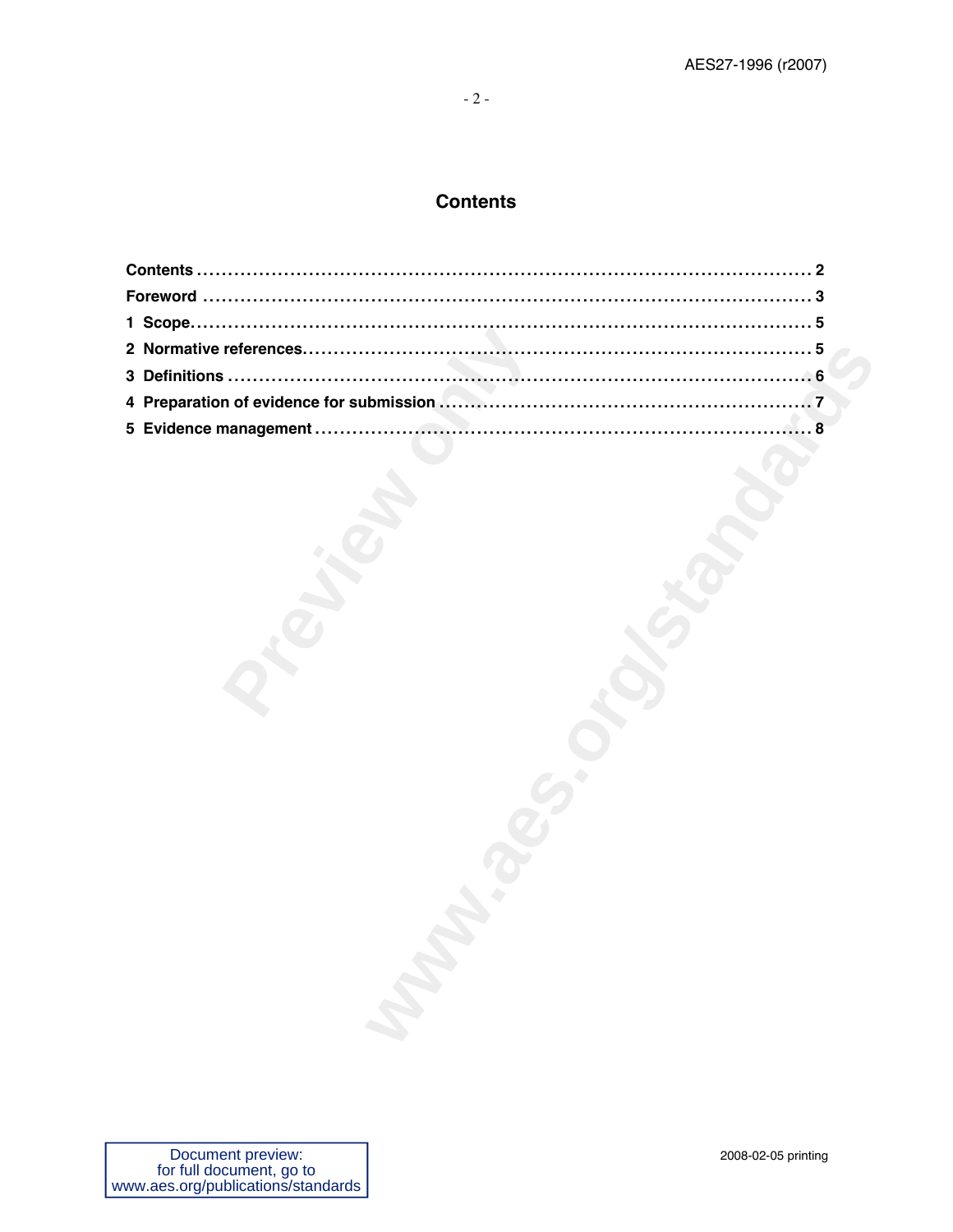#### - 3 -

### **Foreword**

[This foreword is not a part of *AES recommended practice for forensic purposes — Managing recorded audio materials intended for examination,* AES27-1996.]

This document was developed by a writing group of the WG-12 Working Group on Forensic Audio of the Audio Engineering Society Standards Committee. It is the result of a call for comment by the entire AES membership published in the 1994-12 issue of the *Journal of the Audio Engineering Society*. Thus it results from an international consensus and is not intended to reflect the practice of any single nation. As an AES standard, it is an international professional society's statement of technical good practice, but its use is entirely voluntary and it does not have the status of a governmental regulation. Nevertheless, any claim to voluntary compliance with the standard implies acceptance of its mandatory clauses.

In 1991, WG-12 was organized at the request of a community of engineers from the AES, the Acoustical Society of America, various law enforcement agencies, and groups concerned with testimony. The group concerns itself with the handling, authentication, and enhancement of audio recorded materials basing itself on methodologies such as developed from those described in Bolt, Cooper, Flanagan, McKnight, Stockham, and Weiss, *Report on a Technical Investigation Conducted for the U.S. District Court for the District of Columbia by the Advisory Panel on the White House Tapes. May 31, 1974*.

attanan consisted and not international professional society's statement of international professional society's statement of it does not have the status of a governmental regular the standard implies acceptance of its man At its first meeting in New York on 1991-10-05, individuals from industry, private engineering firms, law enforcement agencies, and several manufacturers were in attendance. A scope was defined, as well as subgroups being appointed, including the writing group for this document. Several writing group meetings to discuss this document were held according to AESSC rules and procedures in addition to the working group meetings at AES Conventions in North America and Europe. The first draft of the document was compiled by M. Chial of the University of Wisconsin from the proceedings of these meetings.

Tom Owen, chairman WG-12 Working Group on Forensic Audio 1995-08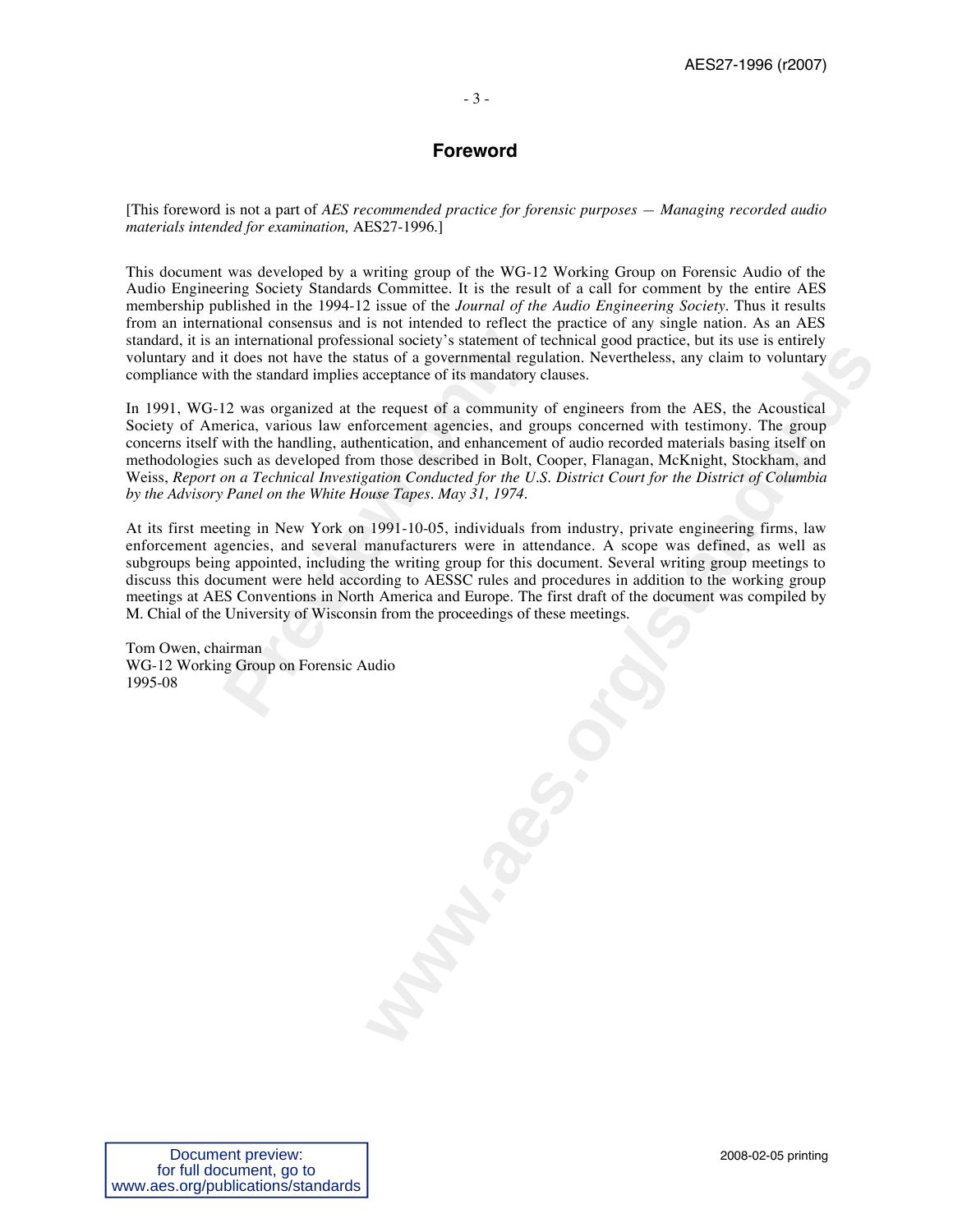**Preview Section 2019 Warrange Left intentionally blank!** [This page left intentionally blank]

- 4 -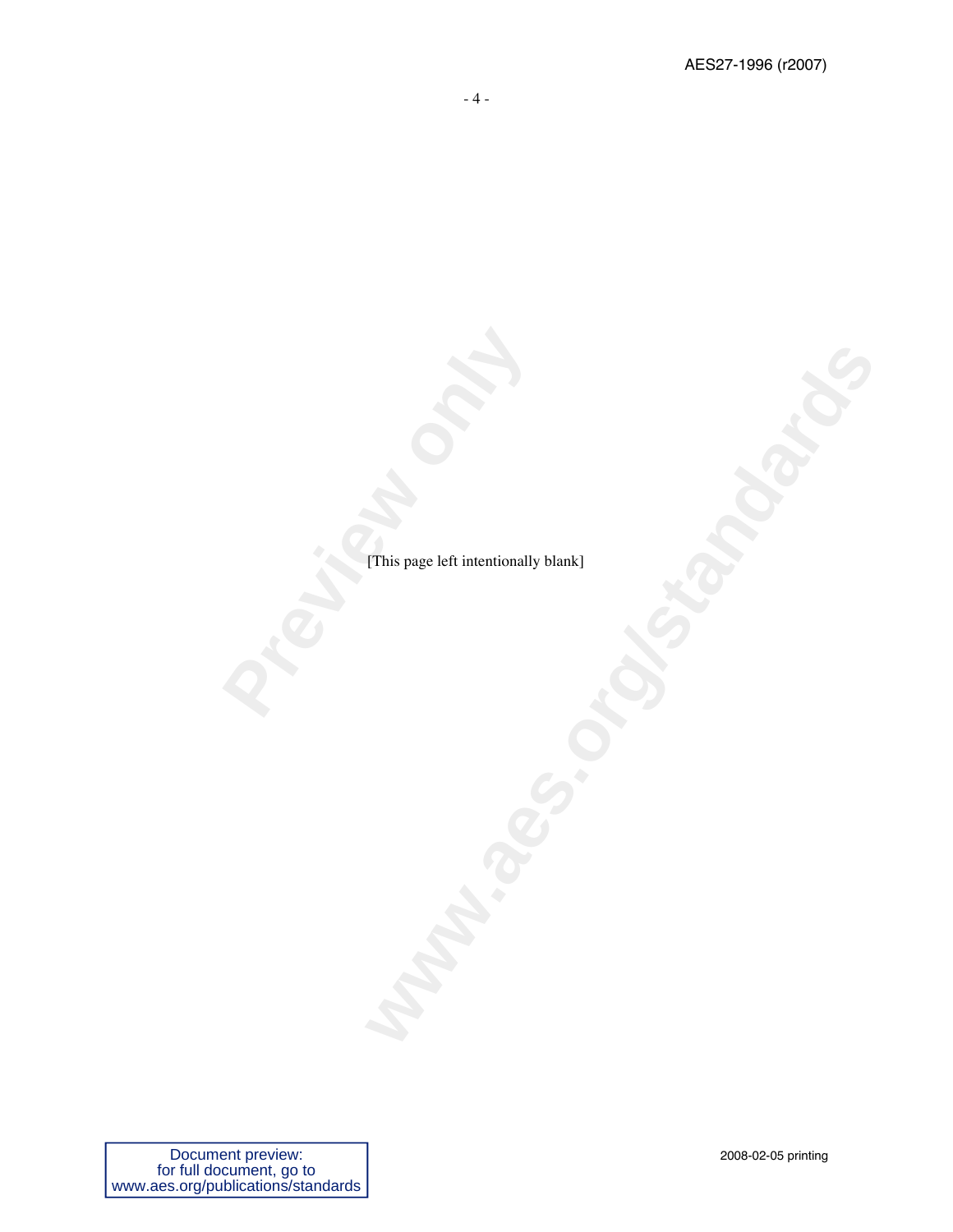# **AES recommended practice for forensic purposes — Managing recorded audio materials intended for examination**

#### **1 Scope**

specifies recommended practices for safekeeping<br>io recordings offered as evidence in criminal inves<br>ic applications. For the purposes of this document,<br>gs based upon magnetic transcription principles,<br>aat, recording type ( d practices for safekceping, conveyance, inspection, description, and<br>s evidence in eriminal investigations, in criminal or civil proceedings, or<br>purposes of this document, magnetic tapse include auto recordings and<br>ite tr This standard specifies recommended practices for safekeeping, conveyance, inspection, description, and labeling of audio recordings offered as evidence in criminal investigations, in criminal or civil proceedings, or in other forensic applications. For the purposes of this document, magnetic tapes include audio recordings and video recordings based upon magnetic transcription principles, regardless of the physical size, packaging, recording format, recording type (such as analog, digital, frequency-modulation), or recording speed of the tapes. Special practices for nonaudio portions of such recordings are beyond the scope of this standard.

This document does not cover analysis of magnetic tapes or other recording media for the purposes of authenticity determination, talker identification, copyright violation, enhancement of oral conversations or other signals, or otherwise characterizing signals recorded on such tapes.

This standard is intended for use by audio engineers, public and private investigation agencies, attorneys, and others who wish to safeguard the integrity of recordings used in forensic applications. The goals of the practices described are

- a) to insure the chain of custody of audio evidence which may be the subject of examination for forensic purposes;
- b) to properly identify such evidence;
- c) to maintain the physical integrity of such evidence;
- d) to document all technical and non-technical actions taken with such evidence.

This standard is intended as a guide based on good engineering practice for handling tape that may be used in evidence. It is not intended to be a document binding on law enforcement agencies. Persons handling evidence tapes should first obtain and follow the rules of the legal jurisdiction or jurisdictions involved. When a jurisdiction provides instructions, those should be followed. Only in the absence of such instructions should the recommendations of this standard be followed with the approval of the jurisdiction.

#### **2 Normative references**

The following standards contain provisions that, through reference in this text, constitute provisions of this document. At the time of publication, the editions indicated were valid. All standards are subject to revision, and parties to agreements based on this document are encouraged to investigate the possibility of applying the most recent editions of the indicated standards.

 1) IEC 94-1, *Magnetic tape sound recording and reproducing systems — Part 1: General conditions and requirements*. Geneva, Switzerland: International Electrotechnical Commission, 1981.